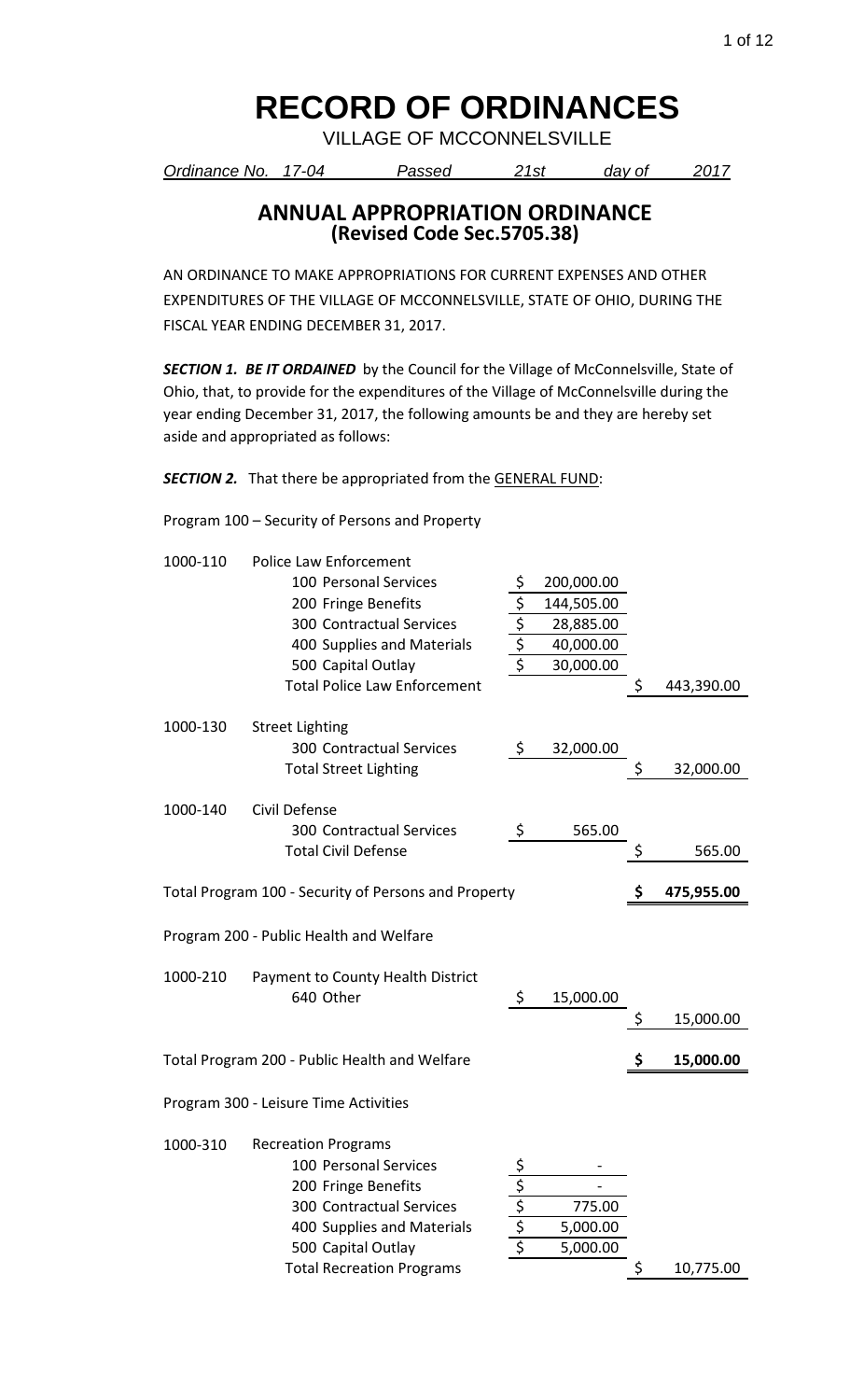| Ordinance No. 17-04 |                                                          | Passed                                                   | 21st |                                  | <u>day of</u>            | <b>February</b> | 2017      |
|---------------------|----------------------------------------------------------|----------------------------------------------------------|------|----------------------------------|--------------------------|-----------------|-----------|
| 1000-320            | <b>Provide and Maintain Parks</b><br>200 Fringe Benefits | 100 Personal Services<br><b>300 Contractual Services</b> |      | \$<br>$rac{5}{5}$<br>$rac{5}{5}$ |                          |                 |           |
|                     |                                                          | 400 Supplies and Materials                               |      |                                  | 2,500.00                 |                 |           |
|                     | 500 Capital Outlay                                       |                                                          |      |                                  |                          |                 |           |
|                     |                                                          | <b>Total Provide and Maintain Parks</b>                  |      |                                  |                          | \$              | 2,500.00  |
| 1000-340            | <b>Swimming Pool</b>                                     |                                                          |      |                                  |                          |                 |           |
|                     |                                                          | 100 Personal Services                                    |      | \$                               | 27,500.00                |                 |           |
|                     | 200 Fringe Benefits                                      |                                                          |      |                                  | 4,700.00                 |                 |           |
|                     |                                                          | 300 Contractual Services                                 |      |                                  | 11,140.00                |                 |           |
|                     |                                                          | 400 Supplies and Materials                               |      | $rac{\frac{1}{s}}{\frac{s}{s}}$  | 17,500.00                |                 |           |
|                     | 500 Capital Outlay                                       |                                                          |      |                                  | 10,000.00                |                 |           |
|                     | <b>Total Swimming Pool</b>                               |                                                          |      |                                  |                          | \$              | 70,840.00 |
| 1000-350            | Concessions                                              |                                                          |      |                                  |                          |                 |           |
|                     |                                                          | 100 Personal Services                                    |      |                                  |                          |                 |           |
|                     | 200 Fringe Benefits                                      |                                                          |      |                                  |                          |                 |           |
|                     |                                                          | <b>300 Contractual Services</b>                          |      | $\frac{5}{5}$                    |                          |                 |           |
|                     |                                                          | 400 Supplies and Materials                               |      |                                  | 7,500.00                 |                 |           |
|                     | 500 Capital Outlay                                       |                                                          |      |                                  | $\overline{\phantom{0}}$ |                 |           |
|                     | <b>Total Concessions</b>                                 |                                                          |      |                                  |                          | \$              | 7,500.00  |
|                     |                                                          |                                                          |      |                                  |                          |                 |           |
|                     | Total Program 300 - Leisure Time Activities              |                                                          |      |                                  |                          | \$              | 91,615.00 |
|                     |                                                          |                                                          |      |                                  |                          |                 |           |
|                     | Program 600 - Transportation                             |                                                          |      |                                  |                          |                 |           |
| 1000-660            | <b>Parking Facilities</b>                                |                                                          |      |                                  |                          |                 |           |
|                     |                                                          | 100 Personal Services                                    |      | \$                               | 11,300.00                |                 |           |
|                     | 200 Fringe Benefits                                      |                                                          |      |                                  | 1,947.00                 |                 |           |
|                     |                                                          | <b>300 Contractual Services</b>                          |      |                                  | 1,335.00                 |                 |           |
|                     |                                                          | 400 Supplies and Materials                               |      | $rac{5}{5}$<br>$rac{5}{5}$       | 1,500.00                 |                 |           |
|                     | 500 Capital Outlay                                       |                                                          |      |                                  |                          |                 |           |
|                     | <b>Total Parking Facilities</b>                          |                                                          |      |                                  |                          | \$              | 16,082.00 |
| 1000-670            | Sidewalks                                                |                                                          |      |                                  |                          |                 |           |
|                     | 590 Capital Outlay                                       |                                                          |      | \$                               | 5,000.00                 |                 |           |
|                     | <b>Total Sidewalks</b>                                   |                                                          |      |                                  |                          | \$              | 5,000.00  |
|                     |                                                          |                                                          |      |                                  |                          |                 |           |
|                     | Total Program 600 - Transportation                       |                                                          |      |                                  |                          | \$              | 21,082.00 |
|                     | Program 700 - General Government                         |                                                          |      |                                  |                          |                 |           |
| 1000-710            |                                                          | Mayor and Administrative Offices                         |      |                                  |                          |                 |           |
|                     |                                                          | 100 Personal Services                                    |      |                                  | 4,800.00                 |                 |           |
|                     | 200 Fringe Benefits                                      |                                                          |      |                                  | 1,332.00                 |                 |           |
|                     |                                                          | <b>300 Contractual Services</b>                          |      |                                  | 1,000.00                 |                 |           |
|                     |                                                          | 400 Supplies and Materials                               |      | $rac{5}{5}$<br>$rac{5}{5}$       | 500.00                   |                 |           |
|                     | 500 Capital Outlay                                       |                                                          |      |                                  |                          |                 |           |
|                     |                                                          | <b>Total Mayor and Administrative Offices</b>            |      |                                  |                          | \$              | 7,632.00  |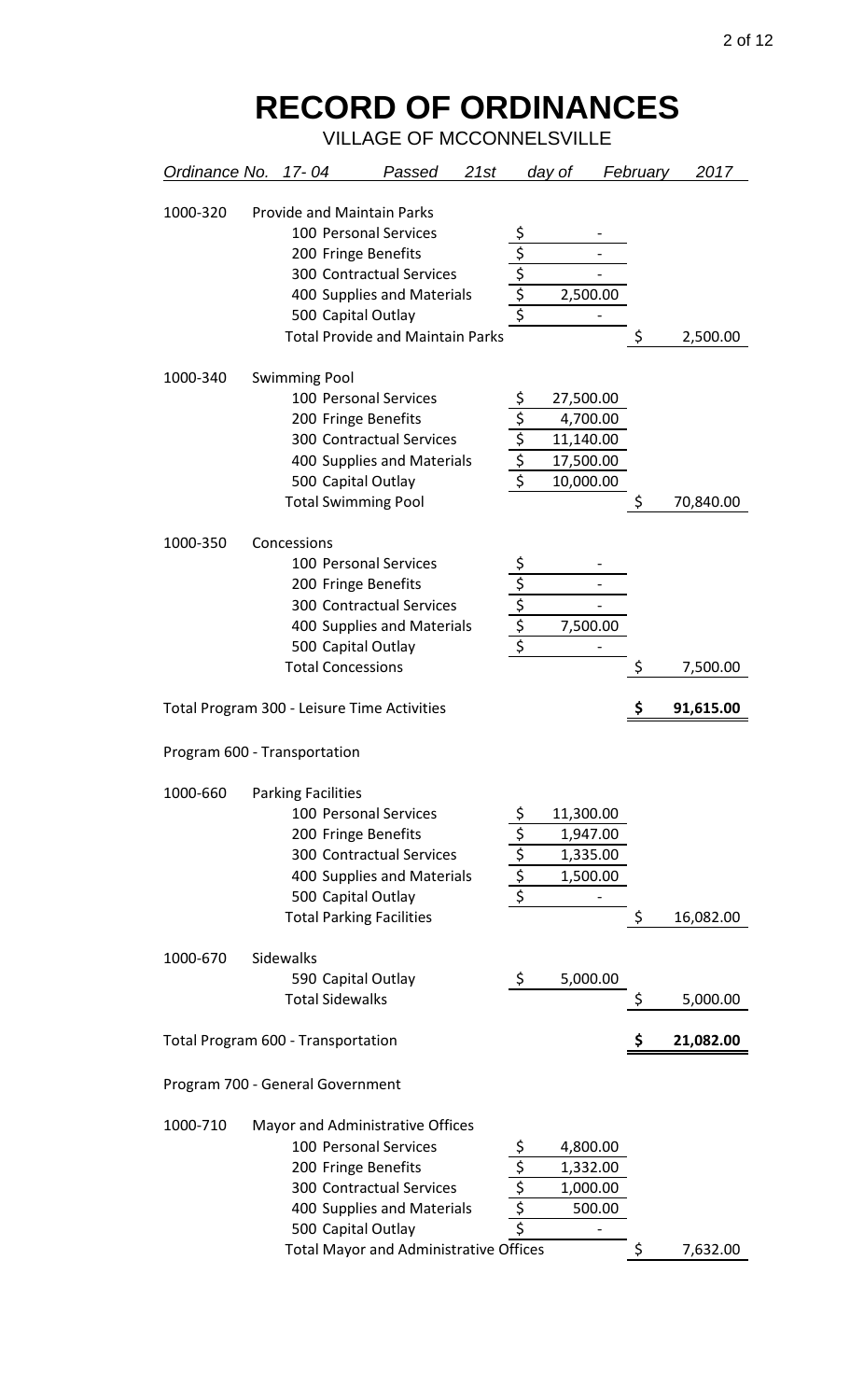| Ordinance No. 17-04 |                               | Passed                                        | 21st |                                                                         | day of     | February | 2017       |
|---------------------|-------------------------------|-----------------------------------------------|------|-------------------------------------------------------------------------|------------|----------|------------|
| 1000-715            |                               | Legislative Activities (Council)              |      |                                                                         |            |          |            |
|                     |                               | 100 Personal Services                         |      |                                                                         | 18,000.00  |          |            |
|                     |                               | 200 Fringe Benefits                           |      |                                                                         | 4,335.00   |          |            |
|                     |                               | <b>300 Contractual Services</b>               |      |                                                                         | 2,000.00   |          |            |
|                     |                               | 400 Supplies and Materials                    |      |                                                                         | 1,000.00   |          |            |
|                     |                               | 500 Capital Outlay                            |      | $\frac{\overline{S}}{\overline{S}}$ $\frac{\overline{S}}{\overline{S}}$ |            |          |            |
|                     |                               | <b>Total Legislative Activities (Council)</b> |      |                                                                         |            | \$       | 25,335.00  |
|                     |                               |                                               |      |                                                                         |            |          |            |
| 1000-720            | Mayor's Court                 |                                               |      |                                                                         |            |          |            |
|                     |                               | 100 Personal Services                         |      |                                                                         | 6,100.00   |          |            |
|                     |                               | 200 Fringe Benefits                           |      |                                                                         | 5,438.00   |          |            |
|                     |                               | <b>300 Contractual Services</b>               |      | $\frac{5}{5}$ $\frac{5}{5}$ $\frac{5}{5}$ $\frac{5}{5}$                 | 12,515.00  |          |            |
|                     |                               | 400 Supplies and Materials                    |      |                                                                         | 2,000.00   |          |            |
|                     |                               | 500 Capital Outlay                            |      |                                                                         |            |          |            |
|                     | <b>Total Mayor's Court</b>    |                                               |      |                                                                         |            | \$       | 26,053.00  |
| 1000-725            | <b>Clerk Treasurer</b>        |                                               |      |                                                                         |            |          |            |
|                     |                               | 100 Personal Services                         |      |                                                                         | 42,600.00  |          |            |
|                     |                               | 200 Fringe Benefits                           |      |                                                                         | 26,045.00  |          |            |
|                     |                               | <b>300 Contractual Services</b>               |      | $rac{\frac{5}{5}}{\frac{5}{5}}$                                         | 6,750.00   |          |            |
|                     |                               | 400 Supplies and Materials                    |      |                                                                         | 2,500.00   |          |            |
|                     |                               | 500 Capital Outlay                            |      |                                                                         | 1,000.00   |          |            |
|                     |                               | <b>Total Clerk Treasurer</b>                  |      |                                                                         |            | \$       | 78,895.00  |
|                     |                               |                                               |      |                                                                         |            |          |            |
| 1000-730            | Lands and Buildings           |                                               |      |                                                                         |            |          |            |
|                     |                               | 100 Personal Services                         |      |                                                                         | 7,900.00   |          |            |
|                     |                               | 200 Fringe Benefits                           |      |                                                                         | 1,390.00   |          |            |
|                     |                               | <b>300 Contractual Services</b>               |      |                                                                         | 34,750.00  |          |            |
|                     |                               | 400 Supplies and Materials                    |      | \$                                                                      | 50,000.00  |          |            |
|                     |                               | 500 Capital Outlay                            |      | \$                                                                      | 125,000.00 |          |            |
|                     |                               | <b>Total Lands and Buildings</b>              |      |                                                                         |            | \$       | 219,040.00 |
| 1000-735            | <b>Boards and Commissions</b> |                                               |      |                                                                         |            |          |            |
|                     |                               | 100 Personal Services                         |      |                                                                         | 18,500.00  |          |            |
|                     |                               | 200 Fringe Benefits                           |      | $\frac{5}{5}$<br>$\frac{5}{5}$                                          | 12,709.00  |          |            |
|                     |                               | <b>300 Contractual Services</b>               |      |                                                                         | 1,430.00   |          |            |
|                     |                               | 400 Supplies and Materials                    |      |                                                                         | 1,000.00   |          |            |
|                     |                               | 500 Capital Outlay                            |      |                                                                         | 1,000.00   |          |            |
|                     |                               | <b>Total Boards and Commissions</b>           |      |                                                                         |            | \$       | 34,639.00  |
|                     |                               |                                               |      |                                                                         |            |          |            |
| 1000-740            |                               | <b>Property Tax Collection Fees</b>           |      |                                                                         |            |          |            |
|                     |                               | 300 Contractual Services                      |      | \$                                                                      | 3,000.00   |          |            |
|                     |                               | <b>Total Property Tax Colllection Fees</b>    |      |                                                                         |            | \$       | 3,000.00   |
| 1000-745            | <b>State Auditor's Fees</b>   |                                               |      |                                                                         |            |          |            |
|                     |                               | <b>300 Contractual Services</b>               |      | S                                                                       |            |          |            |
|                     |                               | <b>Total State Auditor's Fees</b>             |      |                                                                         |            |          |            |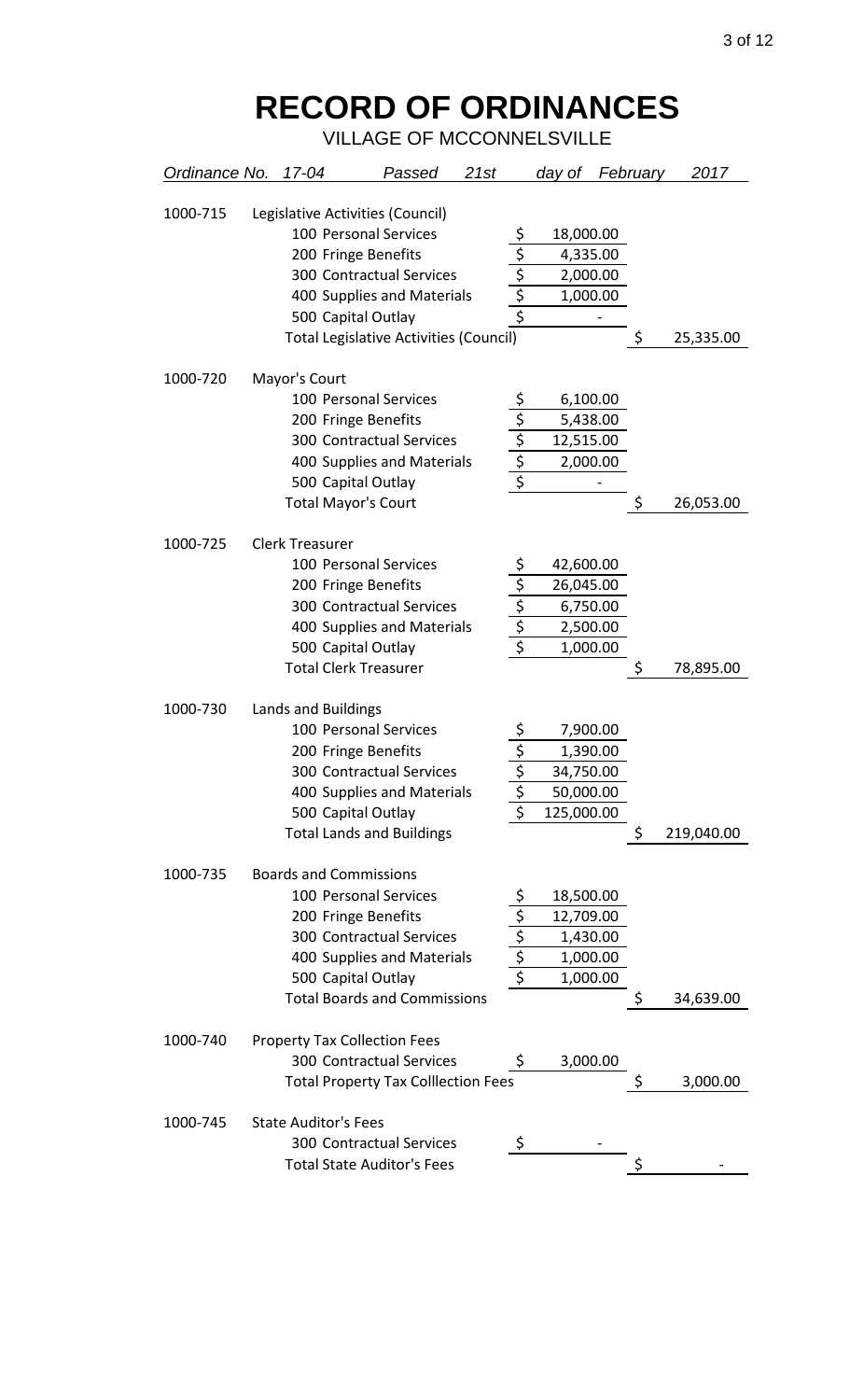VILLAGE OF MCCONNELSVILLE

| Ordinance No. 17-04                   |                                | Passed                                      | 21st |                                 | <u>day of </u>               | February | 2017       |
|---------------------------------------|--------------------------------|---------------------------------------------|------|---------------------------------|------------------------------|----------|------------|
| 1000-750                              | Solicitor                      |                                             |      |                                 |                              |          |            |
|                                       |                                | 100 Personal Services                       |      |                                 | 9,000.00                     |          |            |
|                                       |                                | 200 Fringe Benefits                         |      | $rac{\frac{5}{5}}{\frac{5}{5}}$ | 2,090.00                     |          |            |
|                                       |                                | 300 Contractual Services                    |      |                                 | 5,600.00                     |          |            |
|                                       |                                | 400 Supplies and Materials                  |      |                                 | $\qquad \qquad \blacksquare$ |          |            |
|                                       |                                | 500 Capital Outlay                          |      |                                 |                              |          |            |
|                                       | <b>Total Solicitor</b>         |                                             |      |                                 |                              | \$       | 16,690.00  |
| 1000-755                              |                                | <b>Income Tax Administration</b>            |      |                                 |                              |          |            |
|                                       |                                | 100 Personal Services                       |      |                                 | 11,000.00                    |          |            |
|                                       |                                | 200 Fringe Benefits                         |      |                                 | 7,200.00                     |          |            |
|                                       |                                | <b>300 Contractual Services</b>             |      |                                 | 8,015.00                     |          |            |
|                                       |                                | 400 Supplies and Materials                  |      | $rac{5}{5}$<br>$rac{5}{5}$      | 2,000.00                     |          |            |
|                                       |                                | 500 Capital Outlay                          |      |                                 | 6,000.00                     |          |            |
|                                       |                                | <b>Total Income Tax Administration</b>      |      |                                 |                              | \$       | 34,215.00  |
| 1000-760                              | <b>Tax Refunds</b>             |                                             |      |                                 |                              |          |            |
|                                       | 600 Other                      |                                             |      | \$                              | 25,000.00                    |          |            |
|                                       | <b>Total Tax Refunds</b>       |                                             |      |                                 |                              | \$       | 25,000.00  |
| 1000-790                              |                                | <b>Other General Government</b>             |      |                                 |                              |          |            |
|                                       |                                | <b>300 Contractual Services</b>             |      | \$                              | 750.00                       |          |            |
|                                       | 600 Other                      |                                             |      | $\overline{\xi}$                | 2,500.00                     |          |            |
|                                       |                                | <b>Total Other General Government</b>       |      |                                 |                              |          | 3,250.00   |
|                                       |                                | Total Program 700 - General Government      |      |                                 |                              |          | 473,749.00 |
| Program 850 - Debt Service            |                                |                                             |      |                                 |                              |          |            |
| 1000-850                              | <b>Debt Service</b>            |                                             |      |                                 |                              |          |            |
|                                       | 700 Debt Service               |                                             |      | \$                              |                              |          |            |
|                                       | <b>Total Debt Service</b>      |                                             |      |                                 |                              |          |            |
|                                       |                                | Total Program 850 - General Government      |      |                                 |                              |          |            |
| Program 900 - Other Financing Sources |                                |                                             |      |                                 |                              |          |            |
| 1000-900                              | <b>Other Financing Sources</b> |                                             |      |                                 |                              |          |            |
|                                       |                                | 910 Transfers - Out                         |      |                                 | 500.00                       |          |            |
|                                       |                                | 990 Other Financing Uses                    |      | $\overline{\mathsf{s}}$         | 500.00                       |          |            |
|                                       |                                | Total Program 900 - Other Financing Sources |      |                                 |                              | Ş        | 1,000.00   |

*Section 3.* That there be appropriated from the **GENERAL FUND** for contingencies for purposes not otherwise provided for, to be expended in accordance with the provisions of Section 5705.40, R.C., the sum of

| <b>Grand Total GENERAL FUND Appropriation</b> | \$1,078,401.00 |
|-----------------------------------------------|----------------|
|-----------------------------------------------|----------------|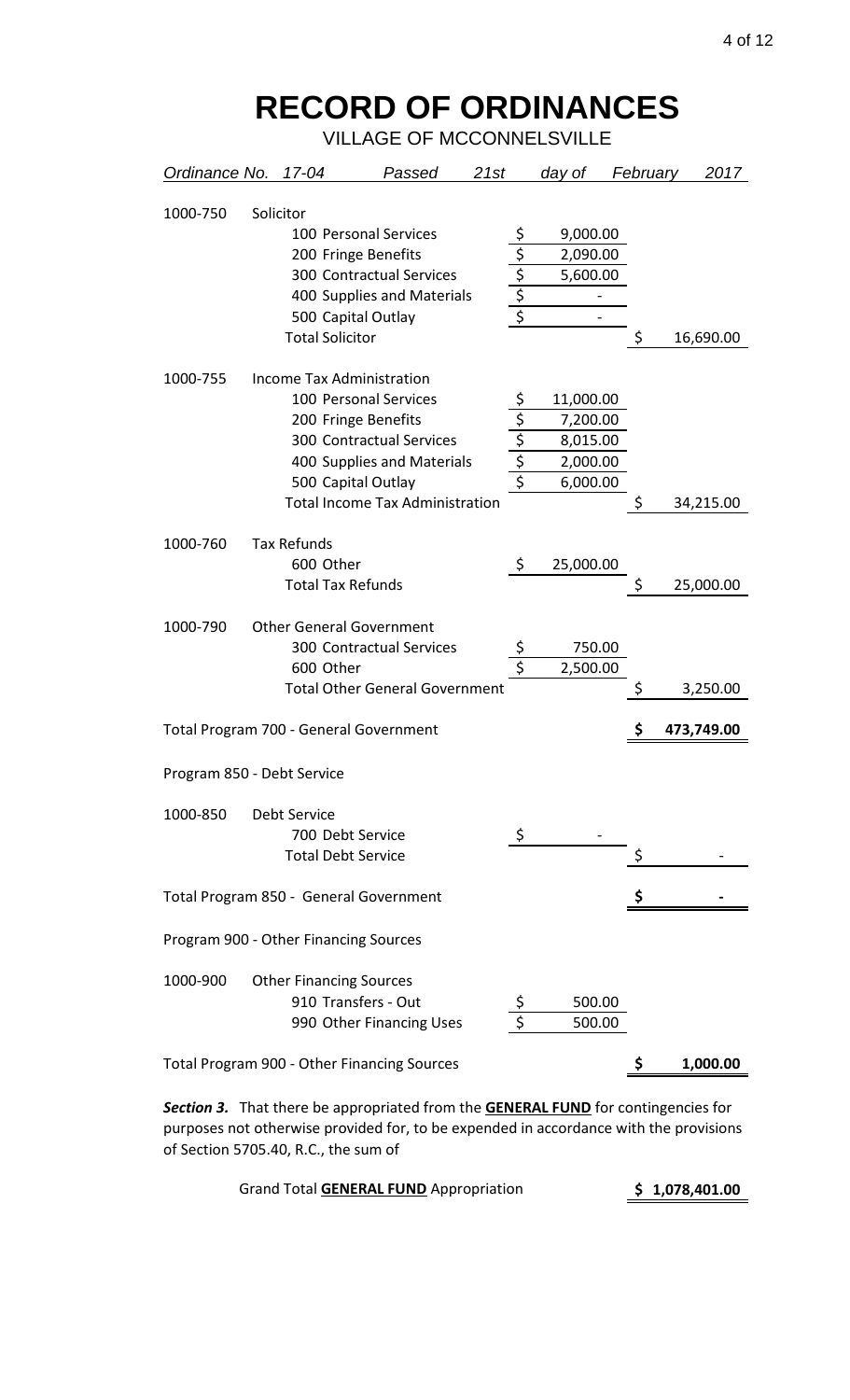| Ordinance No. 17-04                             |                                                                      | Passed                                                                                                                                                                                                             | 21st                           |                                                       | day of                                                                   | February | 2017                   |
|-------------------------------------------------|----------------------------------------------------------------------|--------------------------------------------------------------------------------------------------------------------------------------------------------------------------------------------------------------------|--------------------------------|-------------------------------------------------------|--------------------------------------------------------------------------|----------|------------------------|
|                                                 |                                                                      | Section 4. That there be appropriated from the following SPECIAL REVENUE FUNDS.                                                                                                                                    |                                |                                                       |                                                                          |          |                        |
|                                                 |                                                                      | 2011 Street Construction, Maintenance, and Repair Fund                                                                                                                                                             |                                |                                                       |                                                                          |          |                        |
| 2011-620<br>2011-850                            | <b>Debt Service</b><br>700 Debt Service<br><b>Total Debt Service</b> | <b>Street Maintenance and Repair</b><br>100 Personal Services<br>200 Fringe Benefits<br>300 Contractual Services<br>400 Supplies and Materials<br>500 Capital Outlay<br><b>Total Street Maintenance and Repair</b> |                                | $\frac{5}{5}$<br>$\frac{5}{5}$<br>$\frac{5}{5}$<br>\$ | 29,625.00<br>15,750.00<br>8,500.00<br>32,500.00<br>15,000.00<br>7,300.00 | \$<br>\$ | 101,375.00<br>7,300.00 |
|                                                 |                                                                      | Total for 2011 - Street Construction, Maintenance, and Repair Fund                                                                                                                                                 |                                |                                                       |                                                                          | \$       | 108,675.00             |
| 2021 State Highway Improvement Fund<br>2021-620 |                                                                      | <b>Street Maintenance and Repair</b>                                                                                                                                                                               |                                |                                                       |                                                                          |          |                        |
|                                                 |                                                                      | 100 Personal Services<br>200 Fringe Benefits<br><b>300 Contractual Services</b><br>400 Supplies and Materials<br>500 Capital Outlay<br><b>Total Street Maintenance and Repair</b>                                  | $\frac{5}{5}$<br>$\frac{5}{5}$ |                                                       | 4,000.00<br>10,000.00                                                    | Ş        | 14,000.00              |
|                                                 |                                                                      | Total for 2021 - State Highway Improvement Fund                                                                                                                                                                    |                                |                                                       |                                                                          | \$       | 14,000.00              |
| 2062 Law Enforcement Assistance Fund            |                                                                      |                                                                                                                                                                                                                    |                                |                                                       |                                                                          |          |                        |
| 2062-110                                        | Drug Law Enforcement                                                 | 100 Personal Services<br>200 Fringe Benefits<br><b>300 Contractual Services</b><br>400 Supplies and Materials<br>500 Capital Outlay<br><b>Total Drug Law Enforcement</b>                                           | $rac{\sqrt{5}}{\sqrt{5}}$      |                                                       | 1,719.00                                                                 | \$       | 1,719.00               |
|                                                 |                                                                      | Total for 2081 - Drug Law Enforcement Fund                                                                                                                                                                         |                                |                                                       |                                                                          | \$       | 1,719.00               |
| 2081 Drug Law Enforcement Fund                  |                                                                      |                                                                                                                                                                                                                    |                                |                                                       |                                                                          |          |                        |
| 2081-110                                        | Drug Law Enforcement                                                 | 100 Personal Services<br>200 Fringe Benefits<br><b>300 Contractual Services</b><br>400 Supplies and Materials<br>500 Capital Outlay                                                                                | $rac{5}{5}$                    |                                                       | 4,000.00                                                                 |          |                        |
|                                                 |                                                                      | <b>Total Drug Law Enforcement</b>                                                                                                                                                                                  |                                |                                                       |                                                                          | \$       | 4,000.00               |
|                                                 |                                                                      | Total for 2081 - Drug Law Enforcement Fund                                                                                                                                                                         |                                |                                                       |                                                                          | \$       | 4,000.00               |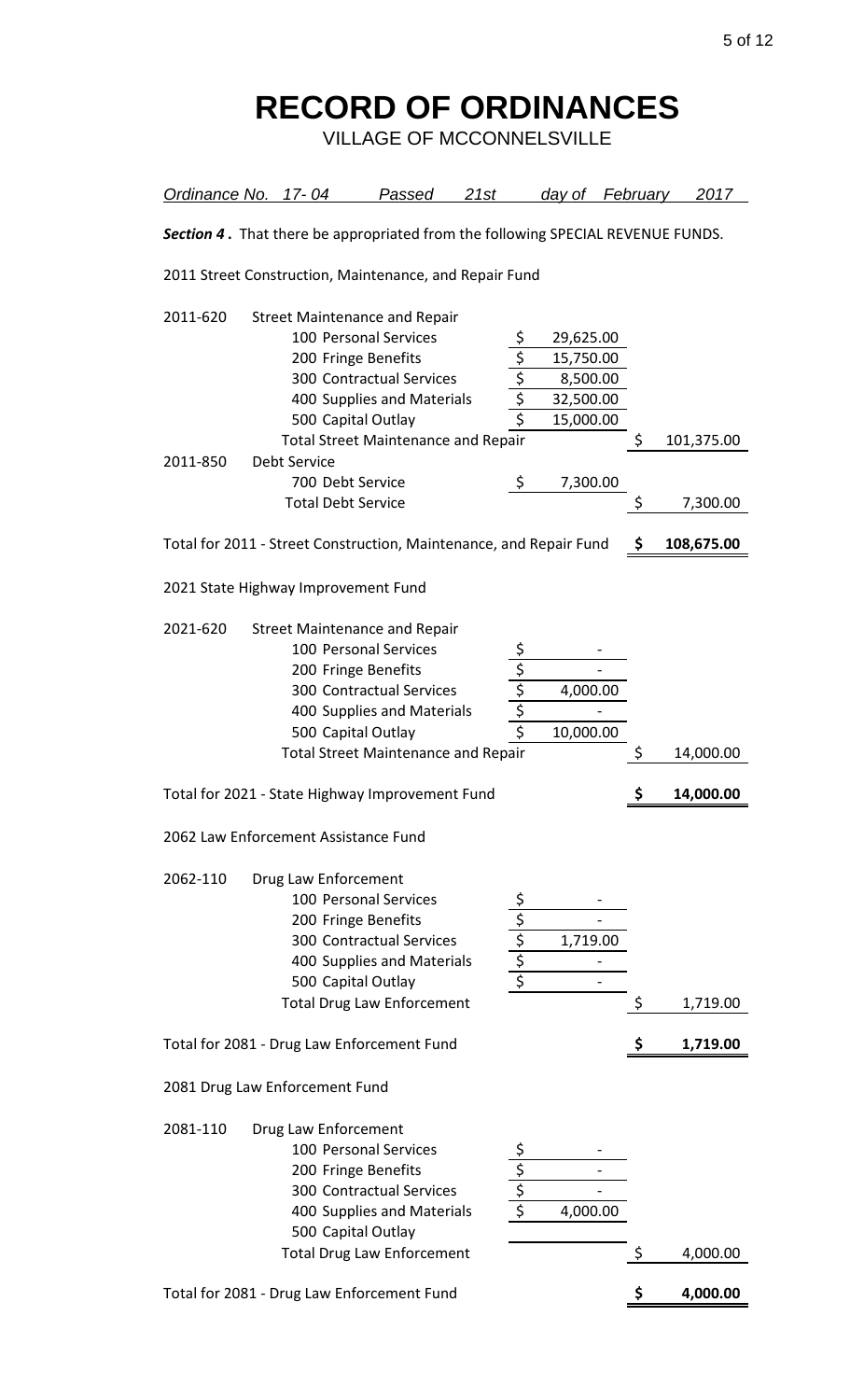| Ordinance No. 17-04                             |                                                  | Passed                                                                                                                                                                                                                                                               | 21st |                                               | day of     |                       | February | 2017                 |
|-------------------------------------------------|--------------------------------------------------|----------------------------------------------------------------------------------------------------------------------------------------------------------------------------------------------------------------------------------------------------------------------|------|-----------------------------------------------|------------|-----------------------|----------|----------------------|
| 2271 Enforcement and Education Fund             |                                                  |                                                                                                                                                                                                                                                                      |      |                                               |            |                       |          |                      |
| 2271-110<br>2901 Other Street Levy Revenue Fund |                                                  | <b>Enforcement and Education</b><br>100 Personal Services<br>200 Fringe Benefits<br><b>300 Contractual Services</b><br>400 Supplies and Materials<br>500 Capital Outlay<br><b>Total Enforcement and Education</b><br>Total for 2271 - Enforcement and Education Fund |      | $rac{\frac{1}{\sqrt{2}}}{\frac{1}{\sqrt{2}}}$ |            | 2,000.00<br>2,000.00  | Ş        | 4,000.00<br>4,000.00 |
| 2901-620                                        | <b>Street Levy</b><br><b>Total Street Levy</b>   | 100 Personal Services<br>200 Fringe Benefits<br>300 Contractual Services<br>400 Supplies and Materials<br>500 Capital Outlay                                                                                                                                         |      | $\frac{\frac{5}{5}}{\frac{5}{5}}$             | 100,000.00 | 20,000.00             | \$       | 120,000.00           |
|                                                 |                                                  | Total for 2901 - Street Levy Revenue Fund                                                                                                                                                                                                                            |      |                                               |            |                       |          | 120,000.00           |
| 2902 Other Fire Levy Revenue Fund               |                                                  |                                                                                                                                                                                                                                                                      |      |                                               |            |                       |          |                      |
| 2902-120                                        | Fire Levy<br>600 Other<br><b>Total Fire Levy</b> | 100 Personal Services<br>200 Fringe Benefits<br>300 Contractual Services<br>400 Supplies and Materials                                                                                                                                                               |      | <u>\$</u><br>$\frac{5}{5}$<br>$\frac{5}{5}$   |            | 1,000.00<br>25,000.00 | \$       | 26,000.00            |
| Total for 2902 - Fire Levy Revenue Fund         |                                                  |                                                                                                                                                                                                                                                                      |      |                                               |            |                       | \$       | 26,000.00            |
|                                                 |                                                  | 2903 Other Mayor's Court Computer Revenue Fund                                                                                                                                                                                                                       |      |                                               |            |                       |          |                      |
| 2903-720                                        | Mayor's Court Computer                           | 100 Personal Services<br>200 Fringe Benefits<br>300 Contractual Services<br>400 Supplies and Materials<br>500 Capital Outlay<br><b>Total Mayor's Court Computer</b><br>Total for 2903 - Mayor's Court Computer Fund                                                  |      | $\frac{5}{5}$<br>$\frac{5}{5}$                |            | 8,500.00              | \$<br>\$ | 8,500.00<br>8,500.00 |
|                                                 |                                                  |                                                                                                                                                                                                                                                                      |      |                                               |            |                       |          |                      |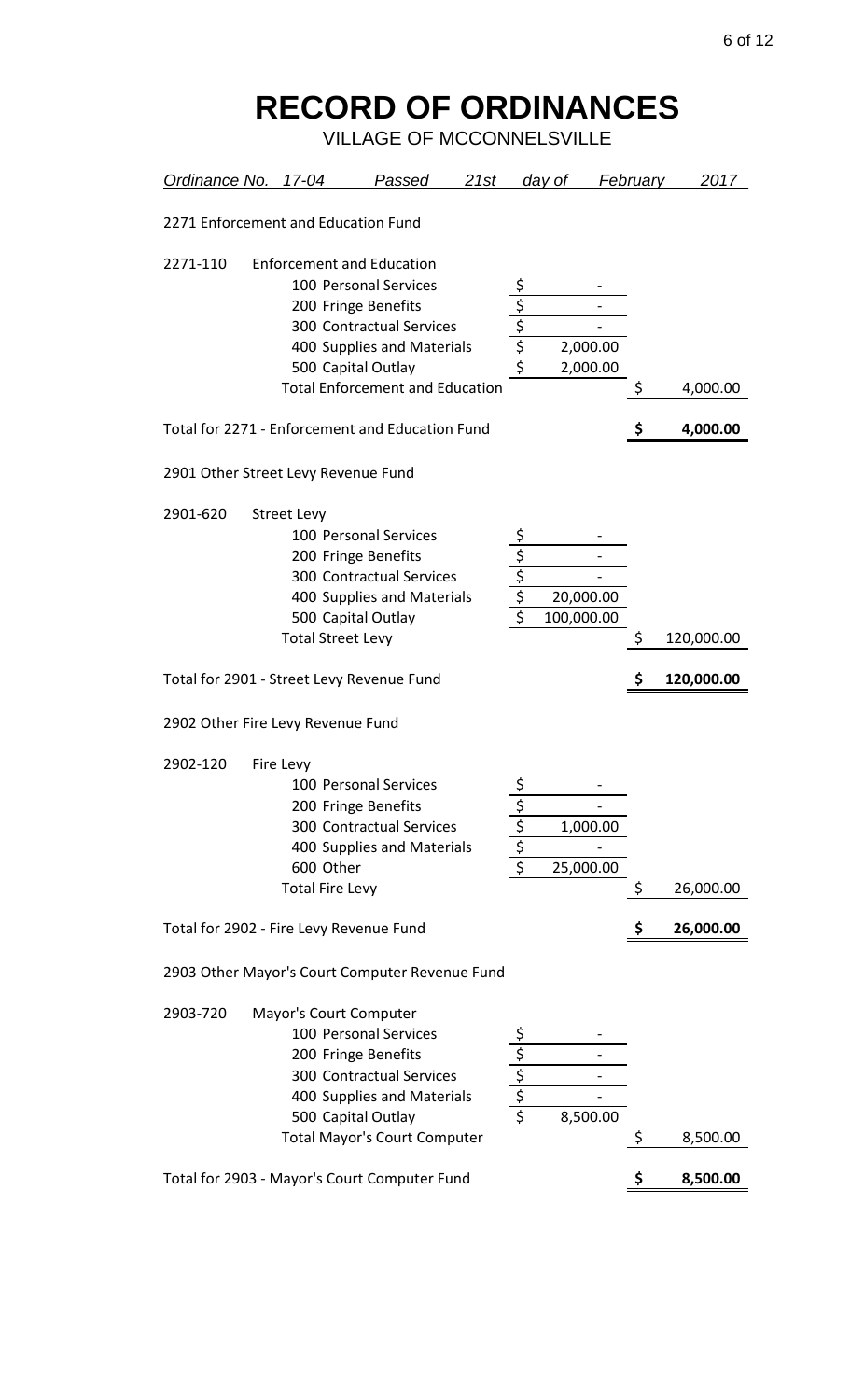| Ordinance No. 17-04 |                                                                                                                                                                                                                                                                                                                      |                                                                                                                                            | Passed                                                                                 | 21st |                                                                        | day of     |        | February | 2017       |
|---------------------|----------------------------------------------------------------------------------------------------------------------------------------------------------------------------------------------------------------------------------------------------------------------------------------------------------------------|--------------------------------------------------------------------------------------------------------------------------------------------|----------------------------------------------------------------------------------------|------|------------------------------------------------------------------------|------------|--------|----------|------------|
|                     |                                                                                                                                                                                                                                                                                                                      | 2904 Other Mayor's Court Clerk of Court Computer Fund                                                                                      |                                                                                        |      |                                                                        |            |        |          |            |
| 2904-720            | Mayor's Court Clerk of Court Computer<br>100 Personal Services<br>\$<br>200 Fringe Benefits<br>$rac{5}{5}$<br><b>300 Contractual Services</b><br>400 Supplies and Materials<br>500 Capital Outlay<br>20,000.00<br><b>Total Mayor's Court Computer</b><br>Total for 2904 - Mayor's Court Clerk of Court Computer Fund |                                                                                                                                            |                                                                                        |      |                                                                        |            |        | Ş        | 20,000.00  |
|                     |                                                                                                                                                                                                                                                                                                                      |                                                                                                                                            |                                                                                        |      |                                                                        |            |        | \$       | 20,000.00  |
|                     |                                                                                                                                                                                                                                                                                                                      | 2905 OMVI Indigent Drivers Interlock & Alcohol Fund                                                                                        |                                                                                        |      |                                                                        |            |        |          |            |
| 2905-110            |                                                                                                                                                                                                                                                                                                                      | OMVI Indigent Drivers Interlock & Alcohol Fund<br>200 Fringe Benefits<br>500 Capital Outlay<br><b>Total Mayor's Court Computer</b>         | 100 Personal Services<br><b>300 Contractual Services</b><br>400 Supplies and Materials |      | \$<br>$\overline{\mathsf{S}}$<br>$rac{5}{5}$<br>$\overline{\varsigma}$ |            | 830.02 | \$       | 830.02     |
|                     |                                                                                                                                                                                                                                                                                                                      | Total for 2905 - OMVI Indigent Drivers Interlock & Alcohol Fund                                                                            |                                                                                        |      |                                                                        |            |        | \$       | 830.02     |
|                     |                                                                                                                                                                                                                                                                                                                      | Grand Total <b>SPECIAL REVENUE FUNDS</b> Appropriation<br>Section 5. That there be appropriated from the following CAPITAL PROJECTS FUNDS. |                                                                                        |      |                                                                        |            |        | \$       | 307,724.02 |
|                     |                                                                                                                                                                                                                                                                                                                      | 4200 Grant Construction Fund(s)                                                                                                            |                                                                                        |      |                                                                        |            |        |          |            |
| 4203-800            |                                                                                                                                                                                                                                                                                                                      | Opera House Project<br>500 Capital Outlay<br><b>Total Opera House Project</b>                                                              |                                                                                        |      | \$                                                                     | 780,000.00 |        | Ş        | 780,000.00 |
| 4209-800            |                                                                                                                                                                                                                                                                                                                      | <b>Street Paving</b><br>555 Capital Outlay<br><b>Total Street Paving</b>                                                                   |                                                                                        |      | $\zeta$                                                                | 58,312.00  |        | Ş        | 58,312.00  |
|                     |                                                                                                                                                                                                                                                                                                                      | Total for 4200 - Grant Construction Fund                                                                                                   |                                                                                        |      |                                                                        |            |        | \$       | 838,312.00 |
|                     |                                                                                                                                                                                                                                                                                                                      | Grand Total <b>CAPITAL PROJECTS FUND</b> Appropriation                                                                                     |                                                                                        |      |                                                                        |            |        | Ş        | 838,312.00 |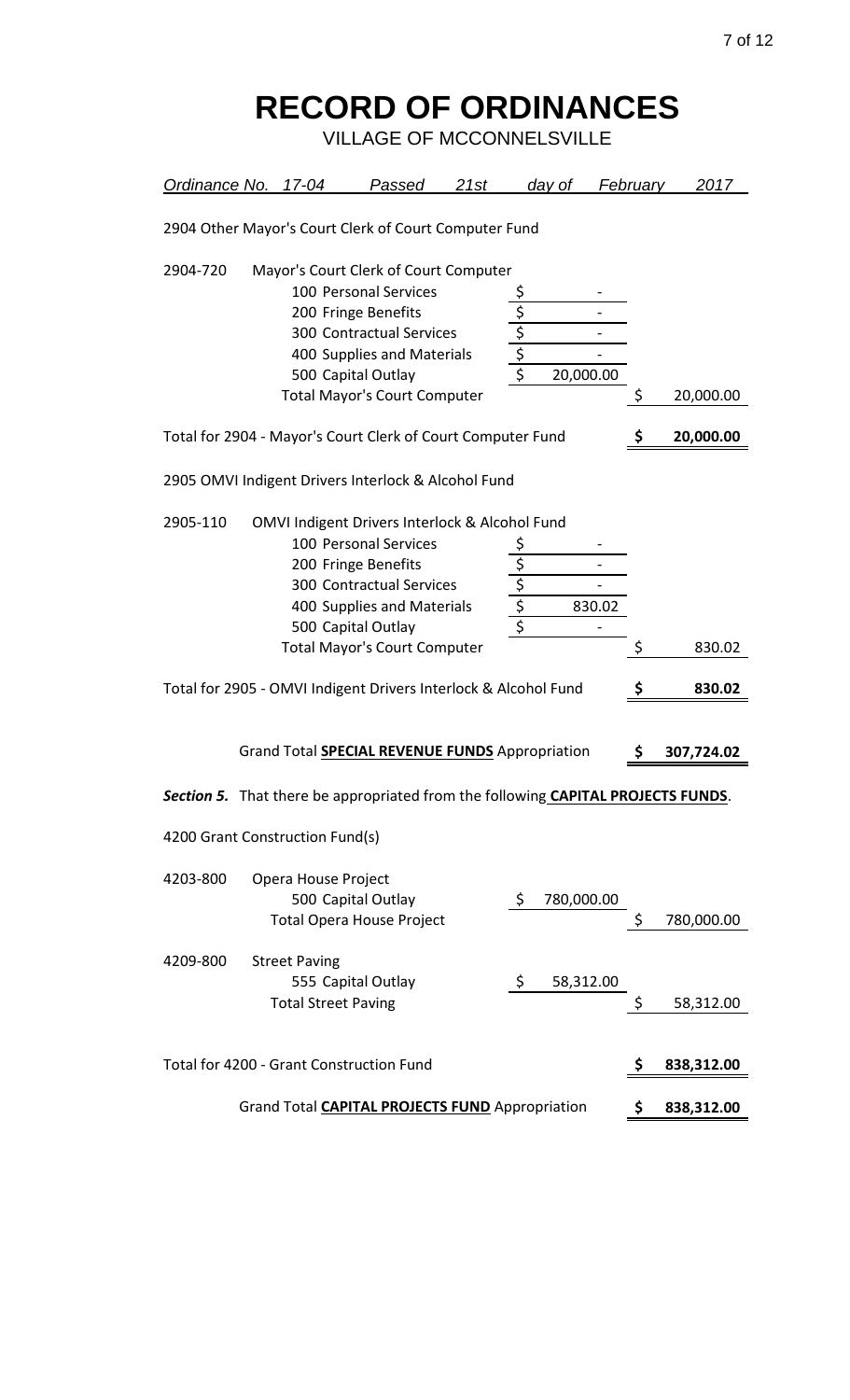| Ordinance No. 17-04                                                               |                |                                                                             | <u>Passed</u>                                                                                                                  | 21st |                                                 | day of                                                          | February | 2017           |
|-----------------------------------------------------------------------------------|----------------|-----------------------------------------------------------------------------|--------------------------------------------------------------------------------------------------------------------------------|------|-------------------------------------------------|-----------------------------------------------------------------|----------|----------------|
| Section 6. That there be appropriated from the following <b>ENTERPRISE FUNDS.</b> |                |                                                                             |                                                                                                                                |      |                                                 |                                                                 |          |                |
| 5101 Water Fund                                                                   |                |                                                                             |                                                                                                                                |      |                                                 |                                                                 |          |                |
|                                                                                   |                | Program 530 - Basic Utility Services                                        |                                                                                                                                |      |                                                 |                                                                 |          |                |
| 5101-531                                                                          |                | Office (Village Administrator)<br>200 Fringe Benefits<br>500 Capital Outlay | 100 Personal Services<br><b>300 Contractual Services</b><br>400 Supplies and Materials<br>Total Office (Village Administrator) |      | $rac{5}{5}$<br>$rac{5}{5}$                      | 18,500.00<br>12,209.00<br>2,300.00<br>1,000.00<br>1,000.00      | \$       | 35,009.00      |
| 5101-532                                                                          | <b>Billing</b> | 200 Fringe Benefits<br>500 Capital Outlay<br><b>Total Billing</b>           | 100 Personal Services<br><b>300 Contractual Services</b><br>400 Supplies and Materials                                         |      | $\frac{\sqrt{5}}{5}$<br>$\frac{5}{5}$           | 19,200.00<br>13,823.00<br>6,515.00<br>2,000.00<br>6,000.00      | Ş        | 47,538.00      |
| 5101-533                                                                          | Supply         | 200 Fringe Benefits<br>500 Capital Outlay<br><b>Total Supply</b>            | 100 Personal Services<br><b>300 Contractual Services</b><br>400 Supplies and Materials                                         |      | \$                                              | 200,000.00                                                      | \$       | 200,000.00     |
| 5101-535                                                                          |                | Pumping<br>200 Fringe Benefits<br>500 Capital Outlay                        | 100 Personal Services<br>300 Contractual Services<br>400 Supplies and Materials                                                |      | $\frac{1}{5}$<br>$\frac{1}{5}$<br>$\frac{1}{5}$ | 85,000.00<br>64,195.00<br>210,000.00<br>75,000.00<br>550,000.00 |          |                |
|                                                                                   |                | <b>Total Pumping</b>                                                        |                                                                                                                                |      |                                                 |                                                                 | \$       | 984,195.00     |
| 5101-850                                                                          |                | <b>Debt Service</b><br>700 Debt Service<br><b>Total Debt Service</b>        |                                                                                                                                |      | \$                                              | 58,000.00                                                       | \$       | 58,000.00      |
| 5101-910                                                                          |                | <b>Other Financing Sources</b><br>910 Transfers - Out                       | <b>Total Other Financing Sources</b>                                                                                           |      | \$                                              | 500.00                                                          | \$       | 500.00         |
| Total for 5101 - Water Fund Appropriations                                        |                |                                                                             |                                                                                                                                |      |                                                 |                                                                 |          | \$1,325,242.00 |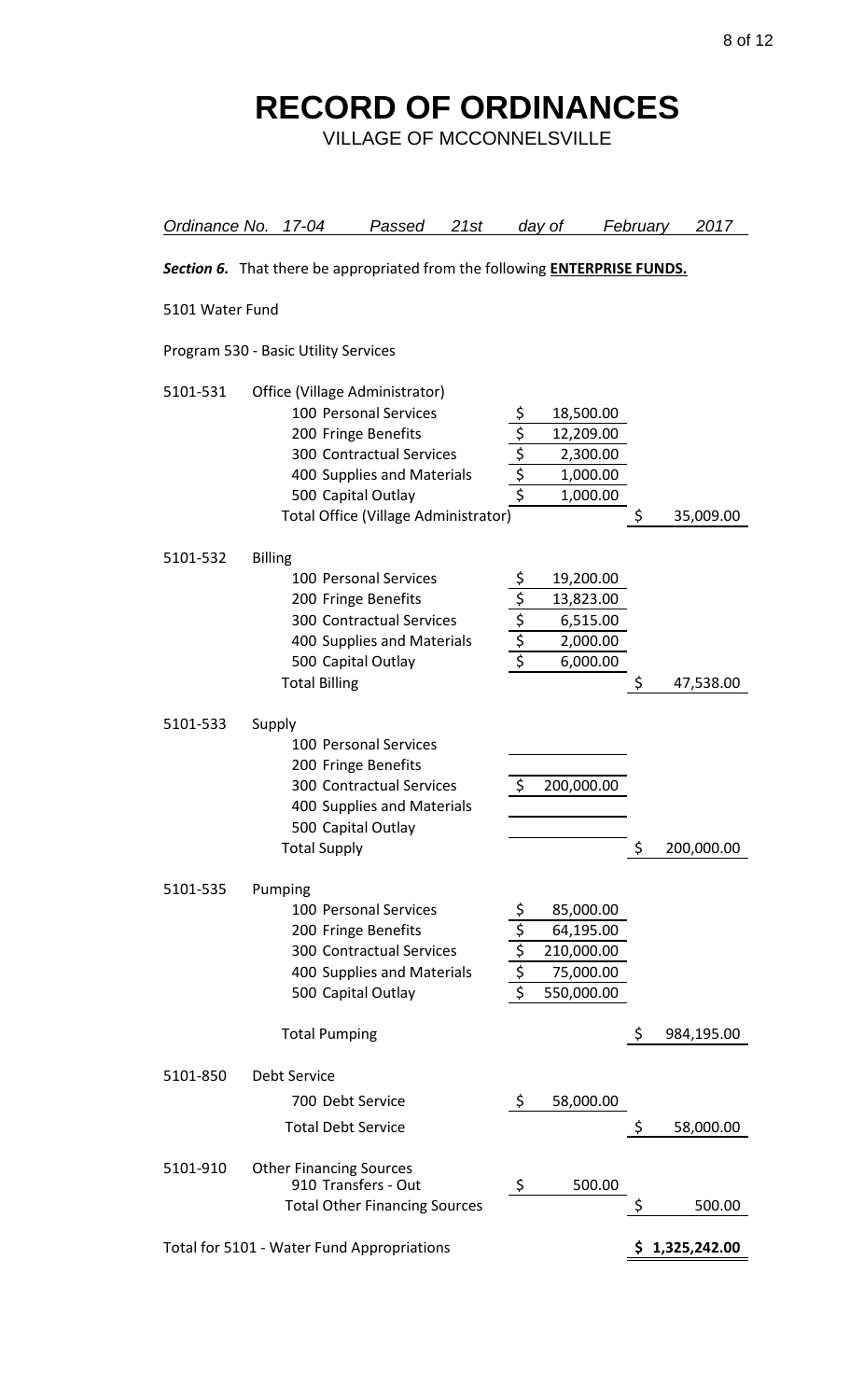| Ordinance No. 17-04                        |                |                                      | Passed                                                          | 21st |                                 | <u>day of </u> | <b>February</b> |            | 2017       |
|--------------------------------------------|----------------|--------------------------------------|-----------------------------------------------------------------|------|---------------------------------|----------------|-----------------|------------|------------|
|                                            |                | Program 540 - Basic Utility Services |                                                                 |      |                                 |                |                 |            |            |
| 5201-541                                   |                |                                      | Office (Village Administrator)                                  |      |                                 |                |                 |            |            |
|                                            |                |                                      | 100 Personal Services                                           |      |                                 | 18,500.00      |                 |            |            |
|                                            |                | 200 Fringe Benefits                  |                                                                 |      |                                 | 12,209.00      |                 |            |            |
|                                            |                |                                      | <b>300 Contractual Services</b>                                 |      | $rac{5}{5}$<br>$rac{5}{5}$      | 2,300.00       |                 |            |            |
|                                            |                |                                      | 400 Supplies and Materials                                      |      |                                 | 1,000.00       |                 |            |            |
|                                            |                | 500 Capital Outlay                   |                                                                 |      |                                 | 1,000.00       |                 |            |            |
|                                            |                |                                      | Total Office (Village Administrator)                            |      |                                 |                | \$              |            | 35,009.00  |
| 5201-542                                   | <b>Billing</b> |                                      |                                                                 |      |                                 |                |                 |            |            |
|                                            |                |                                      | 100 Personal Services                                           |      |                                 | 19,200.00      |                 |            |            |
|                                            |                | 200 Fringe Benefits                  |                                                                 |      |                                 | 13,823.00      |                 |            |            |
|                                            |                |                                      | <b>300 Contractual Services</b>                                 |      |                                 | 6,515.00       |                 |            |            |
|                                            |                |                                      | 400 Supplies and Materials                                      |      | $rac{\frac{5}{5}}{\frac{5}{5}}$ | 2,000.00       |                 |            |            |
|                                            |                | 500 Capital Outlay                   |                                                                 |      |                                 | 6,000.00       |                 |            |            |
|                                            |                | <b>Total Billing</b>                 |                                                                 |      |                                 |                | \$              |            | 47,538.00  |
| 5201-543                                   |                |                                      |                                                                 |      |                                 |                |                 |            |            |
|                                            |                |                                      | <b>Pumping (Sewer Treatment Plant)</b><br>100 Personal Services |      |                                 | 50,000.00      |                 |            |            |
|                                            |                | 200 Fringe Benefits                  |                                                                 |      |                                 | 27,345.00      |                 |            |            |
|                                            |                |                                      | <b>300 Contractual Services</b>                                 |      | $\frac{5}{5}$                   | 237,825.00     |                 |            |            |
|                                            |                |                                      | 400 Supplies and Materials                                      |      |                                 | 30,000.00      |                 |            |            |
|                                            |                | 500 Capital Outlay                   |                                                                 |      |                                 | 300,000.00     |                 |            |            |
|                                            |                |                                      | <b>Total Pumping (Sewer Treatment Plant)</b>                    |      |                                 |                | \$              | 645,170.00 |            |
|                                            |                |                                      |                                                                 |      |                                 |                |                 |            |            |
| 5201-549                                   | Other          |                                      | 100 Personal Services                                           |      | \$                              | 85,000.00      |                 |            |            |
|                                            |                | 200 Fringe Benefits                  |                                                                 |      |                                 | 64,195.00      |                 |            |            |
|                                            |                |                                      | <b>300 Contractual Services</b>                                 |      | $\frac{5}{5}$<br>$\frac{5}{5}$  | 122,500.00     |                 |            |            |
|                                            |                |                                      | 400 Supplies and Materials                                      |      |                                 | 30,000.00      |                 |            |            |
|                                            |                | 500 Capital Outlay                   |                                                                 |      |                                 | 200,000.00     |                 |            |            |
|                                            |                | <b>Total Other</b>                   |                                                                 |      |                                 |                | \$              |            | 501,695.00 |
| 5201-850                                   |                | <b>Debt Service</b>                  |                                                                 |      |                                 |                |                 |            |            |
|                                            |                | 700 Debt Service                     |                                                                 |      | \$                              |                |                 |            |            |
|                                            |                | <b>Total Debt Service</b>            |                                                                 |      |                                 | 41,500.00      | \$              |            | 41,500.00  |
|                                            |                |                                      |                                                                 |      |                                 |                |                 |            |            |
| Total for 5201 - Sewer Fund Appropriations |                |                                      |                                                                 |      |                                 |                | 1,270,912.00    |            |            |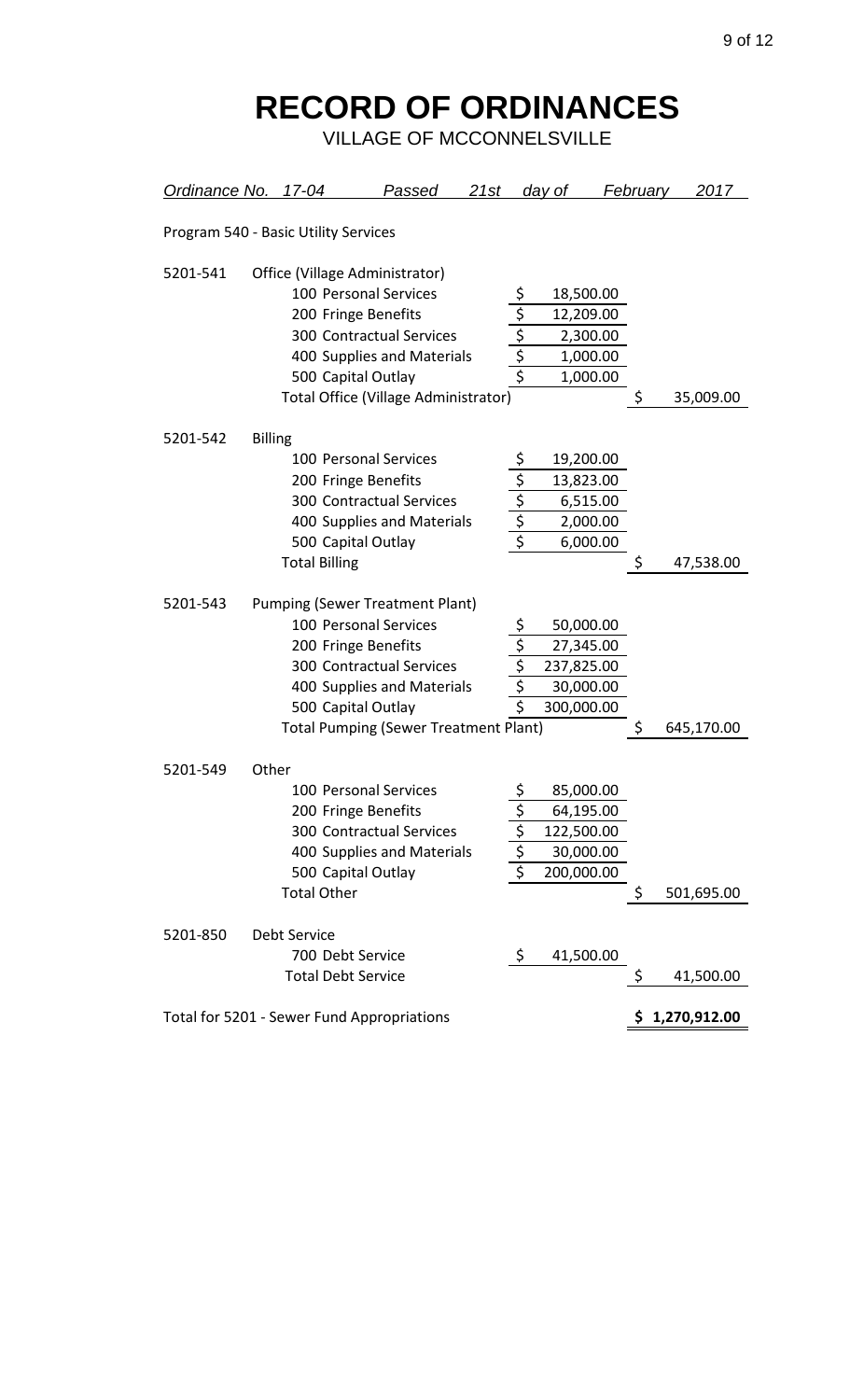| Ordinance No.                                              |  | 17-04                                                                                                | Passed                     | 21st |                  | day of                 | <b>February</b> |  | 2017           |
|------------------------------------------------------------|--|------------------------------------------------------------------------------------------------------|----------------------------|------|------------------|------------------------|-----------------|--|----------------|
|                                                            |  | 5700 Enterprise Improvement(s)                                                                       |                            |      |                  |                        |                 |  |                |
| 5701-800                                                   |  | <b>Sewer Separation Project</b><br>500 Capital Outlay<br><b>Total Sewer Separation Project</b>       |                            |      |                  | \$1,476,930.37         | \$.             |  | 1,476,930.37   |
|                                                            |  | Total for 5701 - Sewer Separation Project                                                            |                            |      |                  |                        |                 |  | \$1,476,930.37 |
| 5702-800                                                   |  | <b>Water Tank Painting Project</b><br>500 Capital Outlay<br><b>Total Water Tank Painting Project</b> |                            |      | \$               | 61,685.84              | \$              |  | 61,685.84      |
|                                                            |  | Total for 5702 - Water Tank Painting Project                                                         |                            |      |                  |                        |                 |  | 61,685.84      |
| 5704-800                                                   |  | Waterline Replacement Project<br>500 Capital Outlay<br><b>Total Hawk Interconnect Project</b>        |                            |      | \$               | 370,000.00             | \$              |  | 370,000.00     |
|                                                            |  | Total for 5704 - Waterline Replacement Project                                                       |                            |      |                  |                        |                 |  | 370,000.00     |
|                                                            |  | Total for 5700 - Enterprise Improvement(s) Fund                                                      |                            |      |                  |                        |                 |  | \$1,908,616.21 |
|                                                            |  | 5900 Other Enterprise Improvement                                                                    |                            |      |                  |                        |                 |  |                |
|                                                            |  | 5901 Water Capital Project Fund                                                                      |                            |      |                  |                        |                 |  |                |
|                                                            |  | Program 530 - Basic Utility Services                                                                 |                            |      |                  |                        |                 |  |                |
| 5901-535                                                   |  | Pumping<br>500 Capital Outlay<br><b>Total Pumping</b>                                                | 400 Supplies and Materials |      | $\overline{\xi}$ | 15,000.00<br>95,000.00 | \$              |  | 110,000.00     |
| Total for 5901 - Water Capital Project Fund Appropriations |  |                                                                                                      |                            |      |                  |                        |                 |  | 110,000.00     |
| Grand Total <b>ENTERPRISE FUNDS</b> Appropriation          |  |                                                                                                      |                            |      |                  |                        |                 |  | 4,614,770.21   |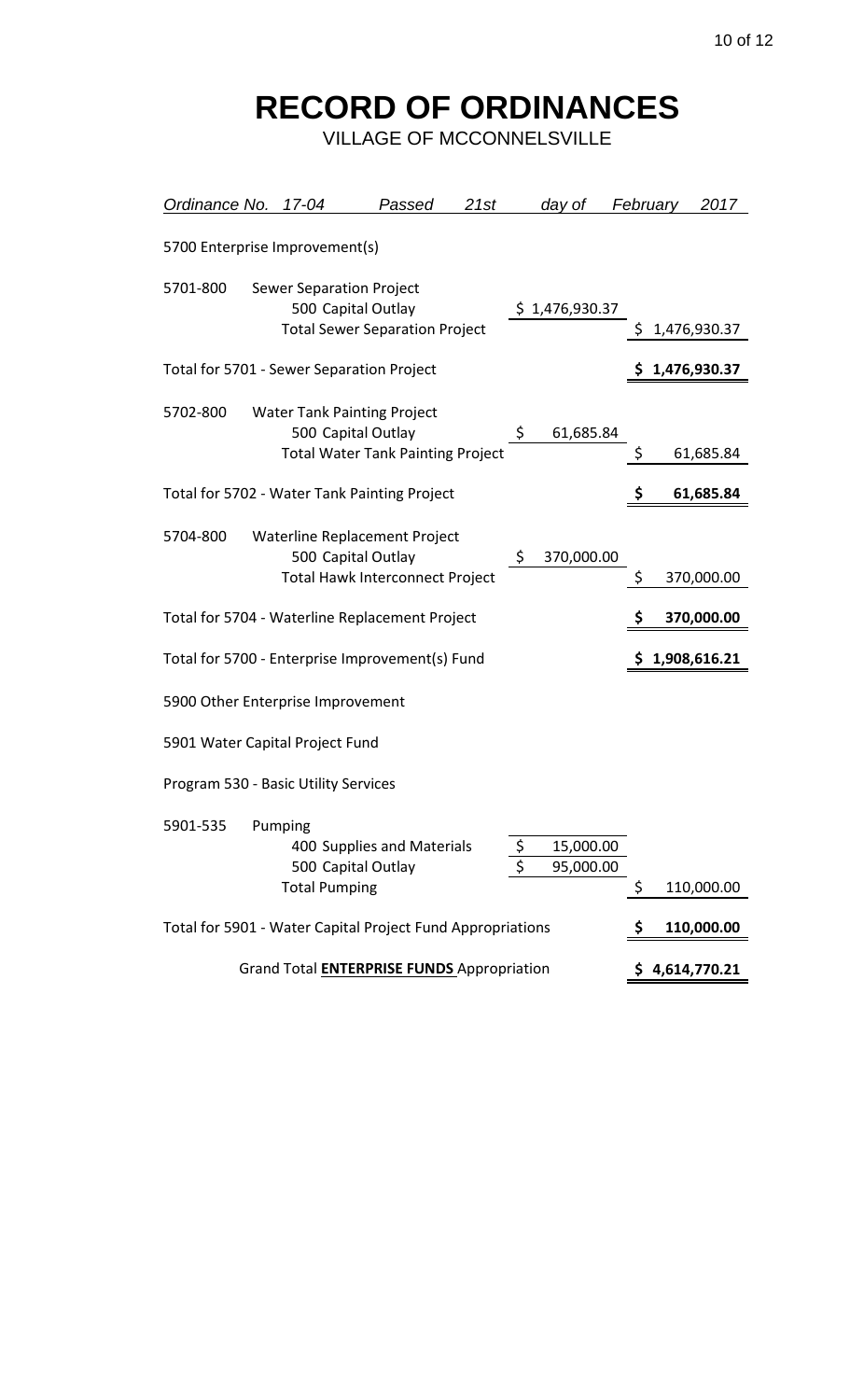VILLAGE OF MCCONNELSVILLE

| <b>Ordinance No.</b>                                         | 17-04                                                                    | Passed | 21st | day of |           | February | 2017         |
|--------------------------------------------------------------|--------------------------------------------------------------------------|--------|------|--------|-----------|----------|--------------|
| Section 7. That there be appropriated from the AGENCY FUNDS. |                                                                          |        |      |        |           |          |              |
| 9101 Unclaimed Monies                                        |                                                                          |        |      |        |           |          |              |
| 9101-910                                                     | <b>Unclaimed Monies</b><br>910 Transfers Out<br>990 Other Financing Uses |        |      | \$     | 466.81    |          |              |
|                                                              | <b>Total Unclaimed Monies</b>                                            |        |      |        |           | \$       | 466.81       |
| Total for 9101 - Unclaimed Monies Appropriation              |                                                                          |        |      |        |           |          | 466.81       |
| 9901 Mayor's Court Agency Fund                               |                                                                          |        |      |        |           |          |              |
| 9901-720                                                     | Mayor's Court Agency Fund<br>600 Other                                   |        |      | \$     | 70,000.00 |          |              |
|                                                              | <b>Total Mayor's Court Agency Fund</b>                                   |        |      |        |           | \$       | 70,000.00    |
| Total for 9901 - Mayor's Court Agency Fund Appropriation     |                                                                          |        |      |        |           | \$       | 70,000.00    |
|                                                              | Grand Total <b>AGENCY FUNDS</b> Appropriation                            |        |      |        |           |          | 70,466.81    |
| <b>TOTAL ALL APPROPRIATIONS</b>                              |                                                                          |        |      | \$     |           |          | 6,909,674.04 |

*Section 8.* This ordinance is declared to be an emergency measure necessary for the immediate preservation of the peace, health, safety and general welfare of the people of this municipality, and shall take effect at the earlier date provided by law.

**Section 9.** The Village Clerk is hereby authorized to draw warrants on the Village Treasury for payments from any of the foregoing appropriations upon receiving proper certificates and vouchers therefore, approved by the board or officers authorized by law to approve the same, or an ordinance or resolution of council to make the expenditures; provided that no warrants shall be drawn or paid for salaries or wages except to persons employed by authority of and in accordance with law or ordinance. Provided further that the appropriations for contingencies can only be expended upon appeal of two-thirds vote Council for items of expense constituting a legal obligation against the village, and for purposes other than those covered by the other specific appropriations herein made.

Adopted this 21st day of February, 2017.

 John W. Finley Mayor

 $\frac{1}{2}$  ,  $\frac{1}{2}$  ,  $\frac{1}{2}$  ,  $\frac{1}{2}$  ,  $\frac{1}{2}$  ,  $\frac{1}{2}$  ,  $\frac{1}{2}$  ,  $\frac{1}{2}$  ,  $\frac{1}{2}$  ,  $\frac{1}{2}$  ,  $\frac{1}{2}$  ,  $\frac{1}{2}$  ,  $\frac{1}{2}$  ,  $\frac{1}{2}$  ,  $\frac{1}{2}$  ,  $\frac{1}{2}$  ,  $\frac{1}{2}$  ,  $\frac{1}{2}$  ,  $\frac{1$ 

ATTEST:

 Ellen M. Hemry Fiscal Officer

 $\frac{1}{\sqrt{2}}$  ,  $\frac{1}{\sqrt{2}}$  ,  $\frac{1}{\sqrt{2}}$  ,  $\frac{1}{\sqrt{2}}$  ,  $\frac{1}{\sqrt{2}}$  ,  $\frac{1}{\sqrt{2}}$  ,  $\frac{1}{\sqrt{2}}$  ,  $\frac{1}{\sqrt{2}}$  ,  $\frac{1}{\sqrt{2}}$  ,  $\frac{1}{\sqrt{2}}$  ,  $\frac{1}{\sqrt{2}}$  ,  $\frac{1}{\sqrt{2}}$  ,  $\frac{1}{\sqrt{2}}$  ,  $\frac{1}{\sqrt{2}}$  ,  $\frac{1}{\sqrt{2}}$